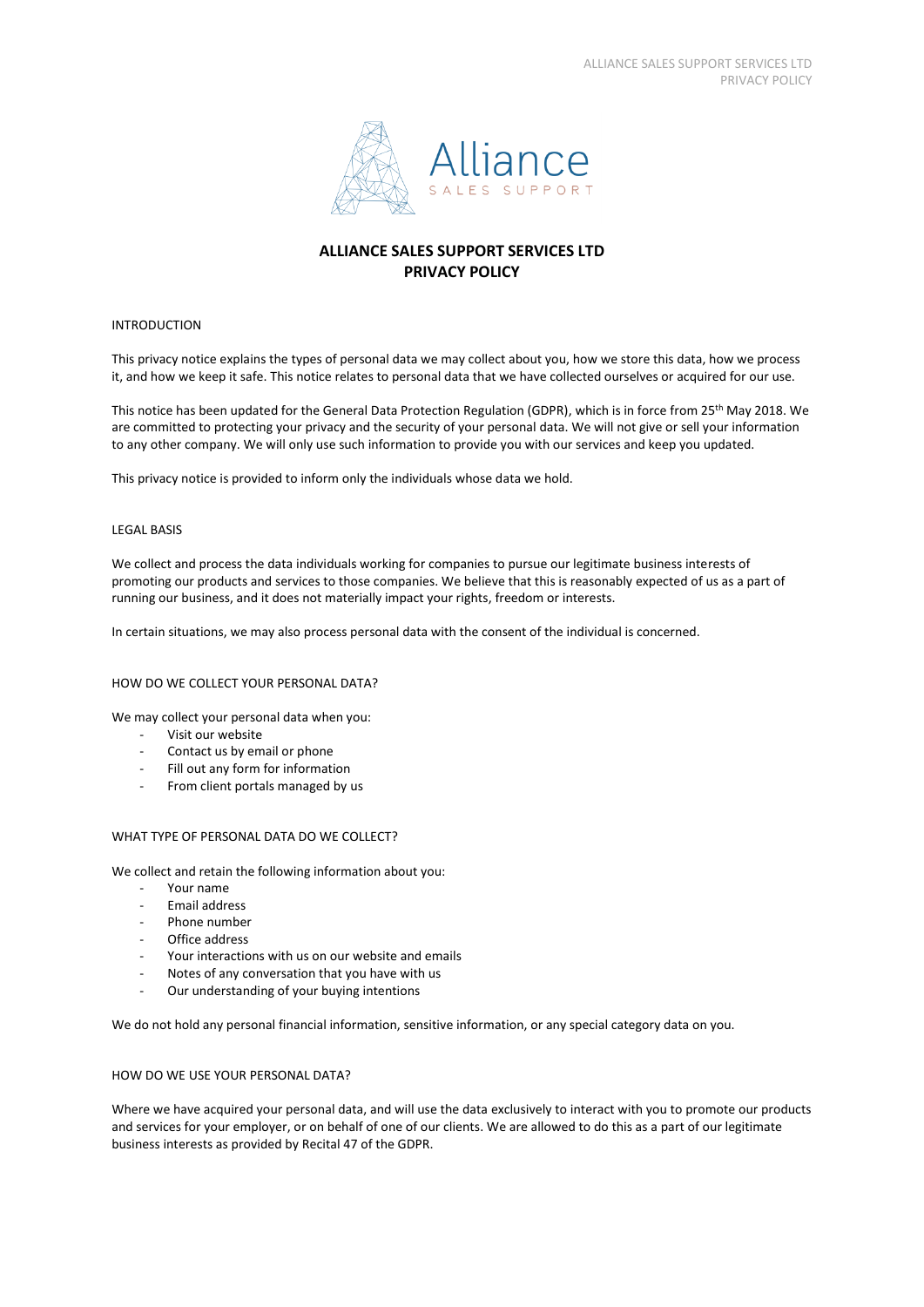We will only contact you on what we believe is your work email and phone number strictly in your capacity as a representative, decision maker or influencer for your employer. We do not seek to market any services to you in your personal capacity. If you believe that we have got this wrong, please send us an email addressed to [info@alliancesalessupport.com](mailto:info@alliancesalessupport.com) and we will amend or delete your records as per your wishes.

Examples of how we may use your data

- To process orders and service agreements for your employer
- To respond to your queries, requests and complaints
- To send you information about our products, services and updates that are meant for your employer
- To develop test and improve our products and services which we do on the basis of our legitimate business interests
- To comply with any contractual, regulatory or legal obligations
- We will never sell your data or provide it to any third party for any purpose other than what we've described above.

## HOW DO WE PROTECT YOUR PERSONAL DATA?

The security of your personal data is very important to us and we take the utmost care. We have implemented appropriate technical and organisational and measures for data security.

These include:

- Compliant storage of data on Secure FTP Servers
- Access restrictions to personal data
- Staff training
- Regular monitoring and penetration testing

## HOW LONG DO WE RETAIN YOUR DATA?

Whenever we collect your data, we only keep it for as long as it is necessary for the purpose for which it was collected. At the end of this period we will either delete or anonymize your data.

### WHERE DO WE STORE AND PROCESS YOUR PERSONAL DATA?

Our servers and all your data is located in the UK, and our staff who process the data are located in the UK.

Your data is also stored on a cloud based services provided by Microsoft. They guarantee safeguards to protect your data and have adopted standard contractual clauses provided by the European Commission to comply with the GDPR. These providers act as passive data storage and apps providers to us - they are not authorised to access or process the data.

### WHAT RIGHTS DO YOU HAVE IN RELATION TO YOUR PERSONAL DATA THAT WE HOLD?

You have the right to:

- Access your personal data free of charge
- Correct your personal data if it is incorrect, incomplete or out of date
- Stop us from using your personal data for direct marketing
- Stop us from processing your personal data

To request a copy of your personal data, or to amend your personal data, please email us at [info@alliancesalessupport.com](mailto:info@alliancesalessupport.com) or write to us at:

Alliance Sales Support Services Ltd, 1 Culverden Street, Tunbridge Wells, Kent, TN4 8AD

If you've given us your consent to use your personal data, you have the right to change your mind and withdraw consent at any time.

Where we process your personal data on the basis of our legitimate business interest, you can ask us to stop processing, which we will do so unless we believe that we have an overriding reason to continue processing your personal data.